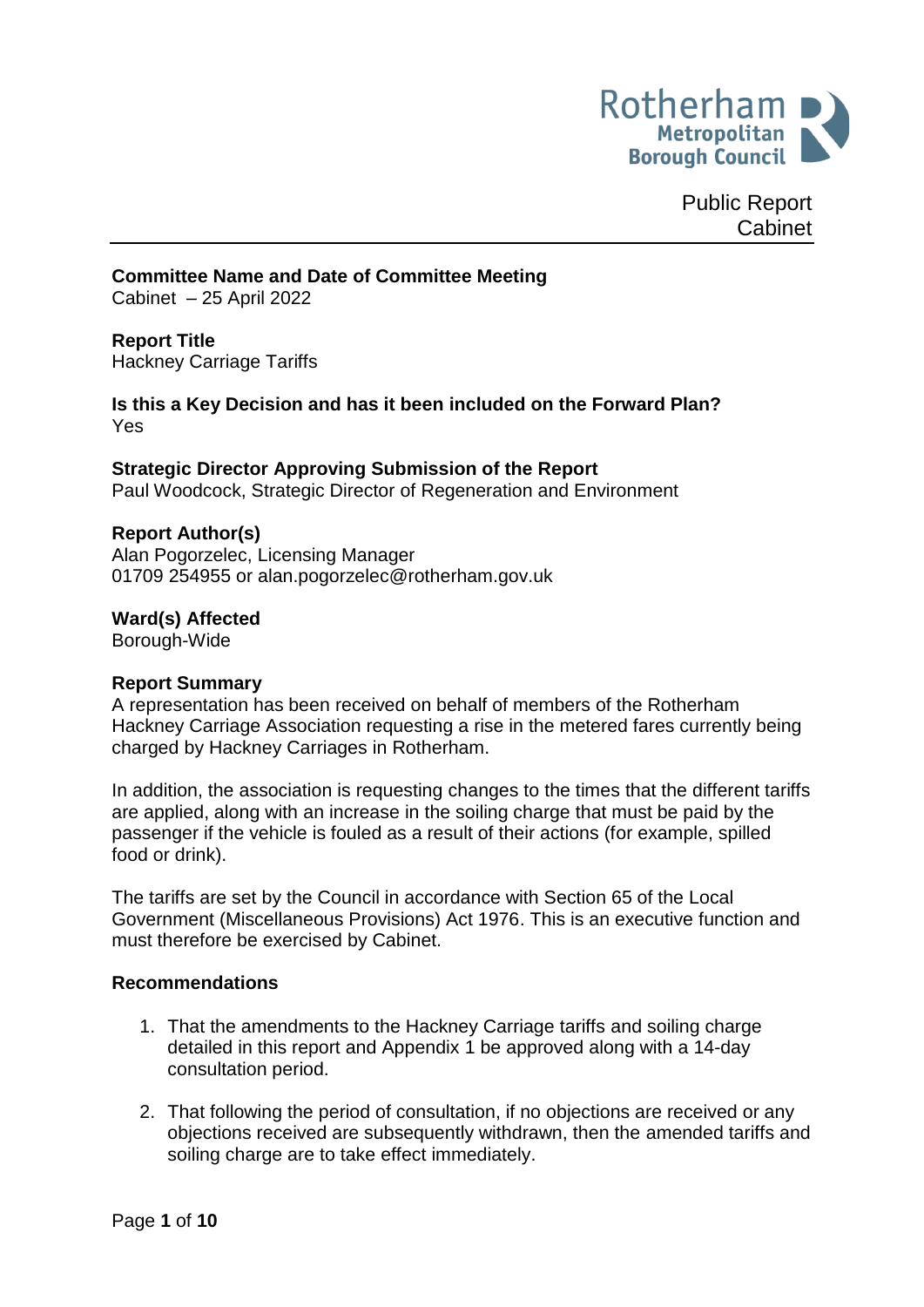3. Should any objections be received following the period of consultation then a further report will be presented to Cabinet to determine whether the fares should be agreed and introduced, or amended prior to their introduction.

# **List of Appendices Included**

Appendix 1 Current and recommended Hackney Carriage Tariffs

- Appendix 2 Hackney Carriage Tariff Comparison Information
- Appendix 3 Initial Equality Screening Assessment
- Appendix 4 Carbon Impact Assessment

### **Background Papers**

None.

**Consideration by any other Council Committee, Scrutiny or Advisory Panel** None.

**Council Approval Required** No

**Exempt from the Press and Public**

No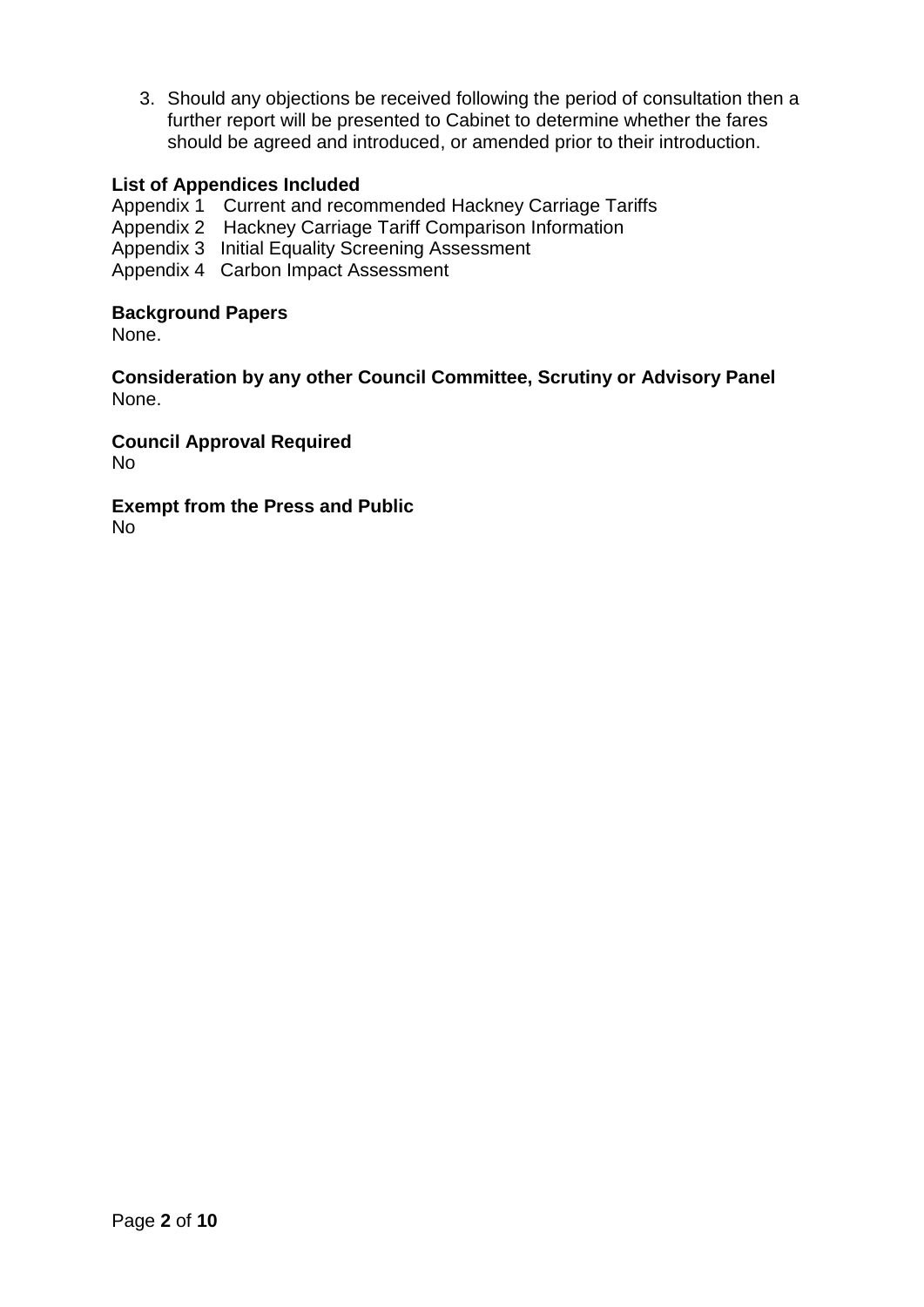# **Proposal to Increase Hackney Carriage Tariffs**

# **1. Background**

- 1.1 A request has been received on behalf of members of the Rotherham Hackney Carriage Association requesting a rise in the metered fares currently being charged in hackney carriage vehicles.
- 1.2 The request was received by the Council at the end of October 2021, and was made by the Chair of the Rotherham Hackney Carriage Association. A period of discussion then took place and the proposed tariffs were finalised in February 2022.
- 1.3 The tariffs were then submitted to local taximeter suppliers to verify that the proposals were compatible with their equipment, and slight amendments were made to the tariffs following this. The final proposal has now been agreed with Rotherham Hackney Carriage Association.
- 1.4 Hackney Carriages are able to take bookings directly from a taxi rank, or be flagged down in the street (as opposed to Private Hire Vehicles that must be booked via a licensed operator). There are 52 Hackney Carriages in Rotherham; this is a limit that was set by the Licensing Board in 2009.
- 1.5 The fares charged by Private Hire Vehicles are set by the operator (the company that takes the booking). However, the fares charged by Hackney Carriages are set by the Council by way of agreed tariffs. These tariffs are set in accordance with Section 65 of the Local Government (Miscellaneous Provisions) Act 1976.
- 1.6 Unlike many other licensing functions, the setting of Hackney Carriage fares is an executive function, and therefore the fares must be set by the Cabinet and not the Licensing Board.

### **2. Key Issues**

- 2.1 The current and recommended tariffs are detailed in Appendix 1.
- 2.2 The tariffs set out the fares that passengers must pay when taking a journey in a Hackney Carriage, and the recommended tariffs are considered by the Association to be a fair balance between profit and customer affordability.
- 2.3 The tariffs generally comprise two elements:
	- The "flag" this is the initial charge made as soon as the vehicle is hired. It covers the hire of the vehicle and journey up to a specified distance (a percentage of a mile). This is usually the minimum fare that is paid for using the Hackney Carriage.
	- A charge for distance this is a charge for a specified unit of distance and increases by a set amount incrementally throughout the journey, and is known as the "drop".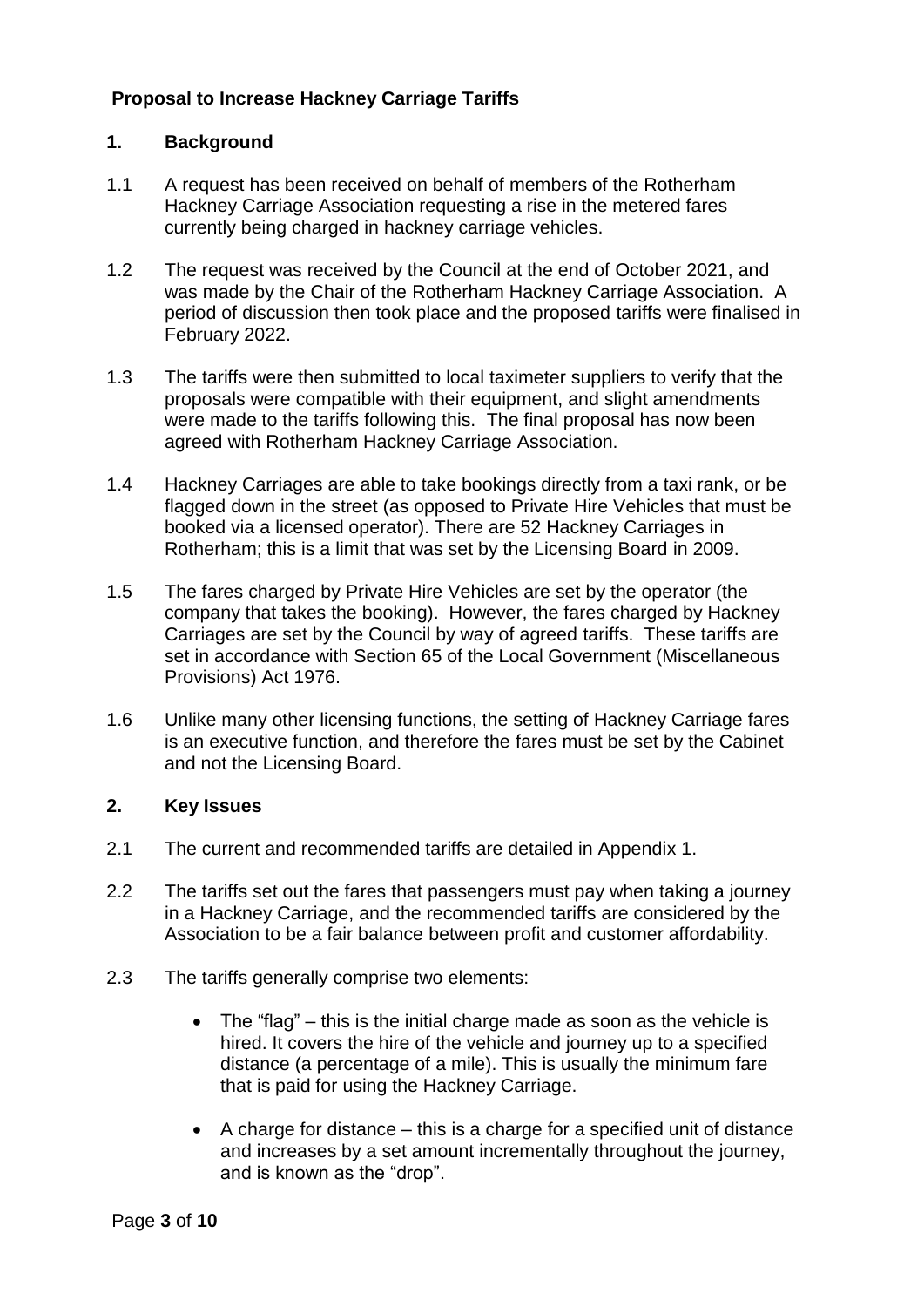- 2.4 The current tariffs were set in 2017. Since this time, the cost of fuel, insurance and vehicle servicing has increased significantly. Fuel alone has increased by around 38% since 2017 (as detailed in the Department for Business, Energy and Industrial Strategy Weekly Fuel Prices). Licence holders are therefore requesting this increase to cover running costs and allow them to see sufficient return for their business.
- 2.5 The amendment to the tariffs will see the following charges being paid by customers:
- 2.6 Tariff 1 Standard Tariff
- 2.7 The current charge for first mile is £4.00, with each additional mile costing the passenger £1.40. This will increase to £4.50 for the first mile (an increase of 12.5%), and £1.50 for each additional mile thereafter (an increase of 7%).
- 2.8 In addition to this increase, the recommended tariffs will see the charge for the first half mile increased from £3.30 to £4.00. This has been introduced due to the trade seeing an increase in the numbers of very short journeys that take place during the daytime. The increase in the cost of a half mile journey takes into account the time the journey takes, and allows for the time it will take for the vehicle to be in a position to take another booking as the vehicle progresses along the rank (after joining the rank at the back of the queue). This means that the fare for the first half mile will increase at a higher rate than the rest of the first mile that is travelled.
- 2.9 Tariff 2 Nighttime, Sunday and Bank Holiday Tariff (except Christmas and New Year)
- 2.10 Increased tariffs for night time and Bank Holiday bookings are common across South Yorkshire, however increased tariffs on a Sunday are unique to Rotherham. The trade have previously stated that the additional charge on a Sunday is necessary as there is insufficient work on a Sunday to justify working at the standard rate.
- 2.11 The current charge for first mile at tariff 2 is £4.30, with each additional mile costing the passenger £1.60. This will increase to £4.70 for the first mile (an increase of 9.3%), and £1.70 for each additional mile thereafter (an increase of 6.25%).
- 2.12 Unlike tariff 1, the charge for the first mile will increase incrementally after the initial flag. This means that the charge for the first half mile under tariff 2 is actually less than that for the first half mile under tariff 1 – but the cost of the first mile is higher.
- 2.13 It has also been proposed that the times during which tariff 2 is applicable should be amended.
- 2.14 Currently, tariff 2 is applied all day on Sundays and Bank Holidays and is activated at 10pm on other days (except those days covered by tariff 3). It is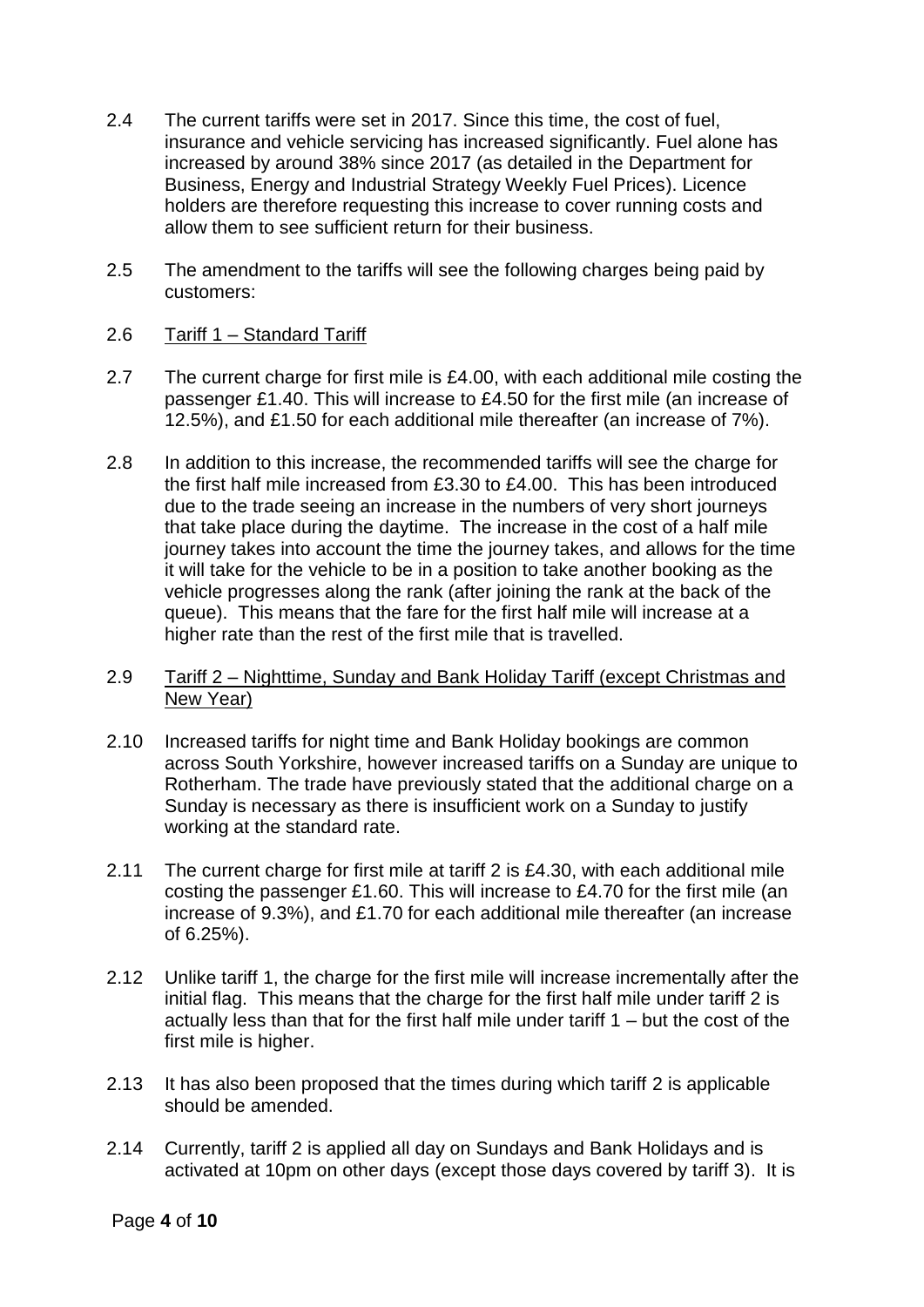proposed that the starting time on days other than Sundays or Bank Holidays is changed to 9pm (the finishing time will remain at 6am).

- 2.15 In addition, it is proposed that the charge for waiting is increased from 20p per minute (or part thereof) to 30p per minute (or part thereof). This represents an increase of 50%.
- 2.16 Tariff 3 Christmas and New Year Tariff
- 2.17 The current charge for first mile is £6.60, with each additional mile costing the passenger £1.70. This will increase to £7.00 for the first mile (an increase of 6.1%), and £1.90 for each additional mile thereafter (an increase of 11.8%).
- 2.18 Tariff 3 will increase incrementally similar to tariff 2, and like tariff 2 it is proposed that the times during which tariff 3 is active are amended.
- 2.19 Currently, tariff 3 is activated at 5pm on Christmas Eve and New Year's Eve. It is proposed that this is amended so that tariff 3 is activated at 3pm (the times and days that tariff 3 will end will remain the same).
- 2.20 As with tariff 2, it is proposed that the charge for waiting is increased from 20p per minute (or part thereof) to 30p per minute (or part thereof).
- 2.21 Charges applicable to all tariffs
- 2.22 There are 2 types of charge that are applied to all tariffs these are detailed below:
- 2.23 Soiling charge
- 2.24 This charge is paid by the customer in the event that a passenger is sick, or spills food or drink in the vehicle. In the event that this happens, the vehicle must be taken off the road and cleaned before it can operate as a licensed vehicle. The trade believe that the current charge of £45 is insufficient to cover the cost of both an interior valet and the associated "down time" and therefore it is proposed that this charge is increased to £50 (an increase of 11%).
- 2.25 Large Group Surcharge
- 2.26 The current tariffs provide the driver with the ability to activate an additional surcharge in the event that five or more passengers are being carried in the vehicle. This surcharge comprises of a multiplier of 1.5 being applied to whichever tariff is in operation, and would be applied for the whole of the fare if five or more passengers are present in the vehicle during any part of the journey. This additional surcharge would be activated manually by the driver.
- 2.27 The rationale behind the multiplier is as follows: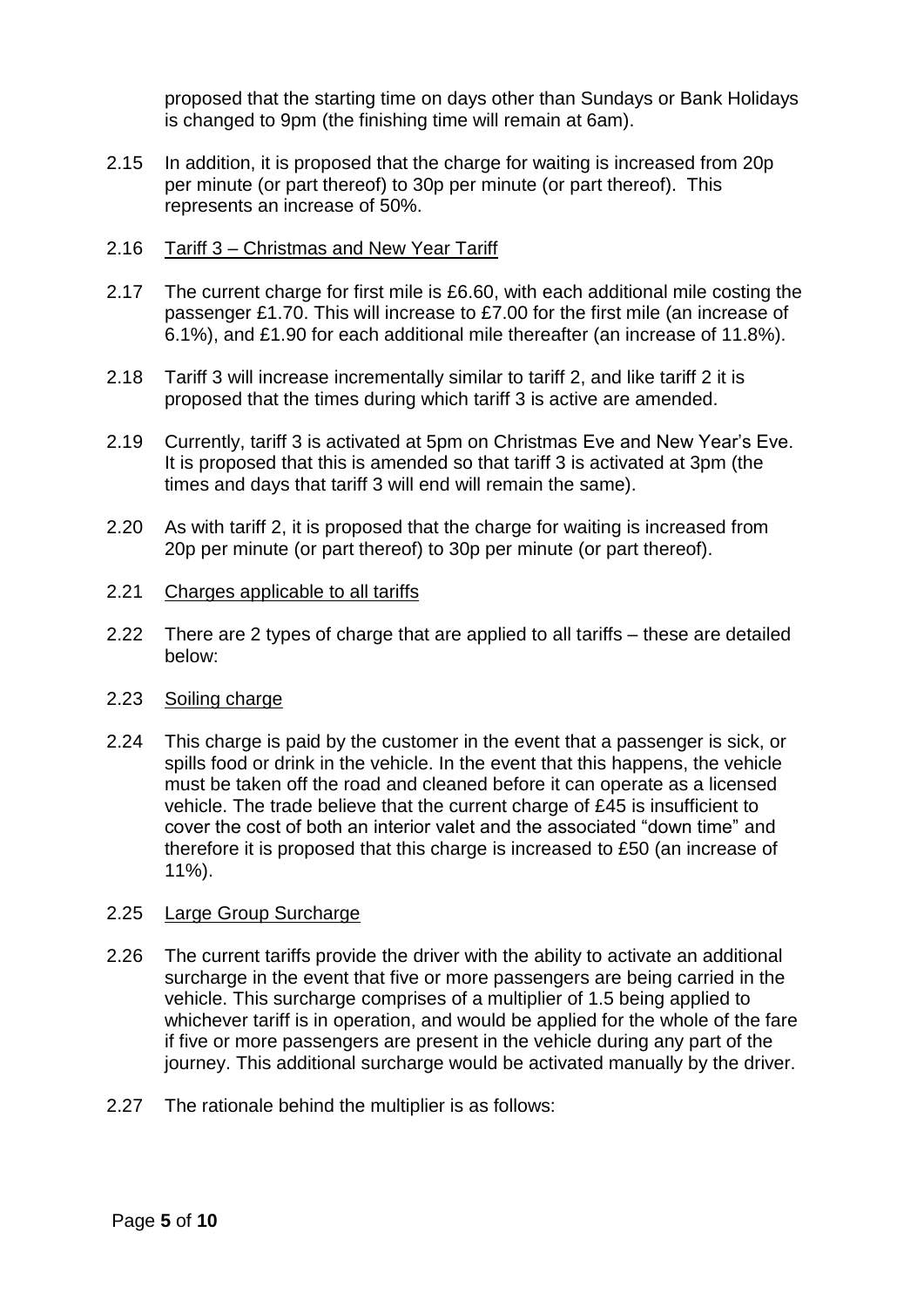- Vehicles that are licensed to carry five or more passengers are larger and often purpose built vehicles – they are therefore more expensive to purchase.
- Larger / purpose built vehicles are more expensive to run and maintain (fuel, insurance, servicing etc.).
- Larger vehicles are often wheelchair accessible. The surcharge may encourage drivers to provide larger vehicles, which will increase the number of wheelchair accessible vehicles in the Hackney Carriage fleet. The surcharge will only be applied in cases where there is a group of five or more people – the surcharge cannot be applied solely as a result of a wheelchair being carried within the vehicle.
- The surcharge only being applied when there are five or more passengers in the vehicle is considered (by the trade) to be a compromise between covering the costs to the driver, and ensuring that the tariffs remain competitive with smaller vehicles and affordable for passengers.
- 2.28 There is no proposal to make any amendments to this surcharge or its application to all tariffs.
- 2.29 In order to illustrate the effect of the proposed increase, a direct comparison of the current and proposed hackney carriage tariffs is shown at Appendix 1.
- 2.30 This is complemented by the following information which is provided at Appendix 2:
	- Comparisons with tariffs set by other South Yorkshire councils.
	- The cost of a 2-mile journey by a Hackney Carriage in all four South Yorkshire Authorities, along with those local authority areas which are considered to be similar to Rotherham. A 2-mile journey is generally accepted as the standard benchmark when comparing Hackney Carriage fares charged in different local authority areas.
- 2.31 Any change in the proposed tariffs must be advertised in the local press (through the publication of a public notice), this will take place following agreement of the proposed tariffs by Cabinet. Should any objections be received, a further report will be presented to Cabinet for their consideration. This will propose that the fares are either introduced as advertised or amended prior to their introduction.
- 2.32 If no objections are received (or objections are made but subsequently withdrawn) the revised tariffs will come into effect on a date to be agreed with the Hackney Carriage Trade (allowing sufficient time for practical arrangements to be completed).
- 2.33 On implementation, the meters fitted in Hackney Carriages will require reprogramming – this activity will be undertaken by specialist meter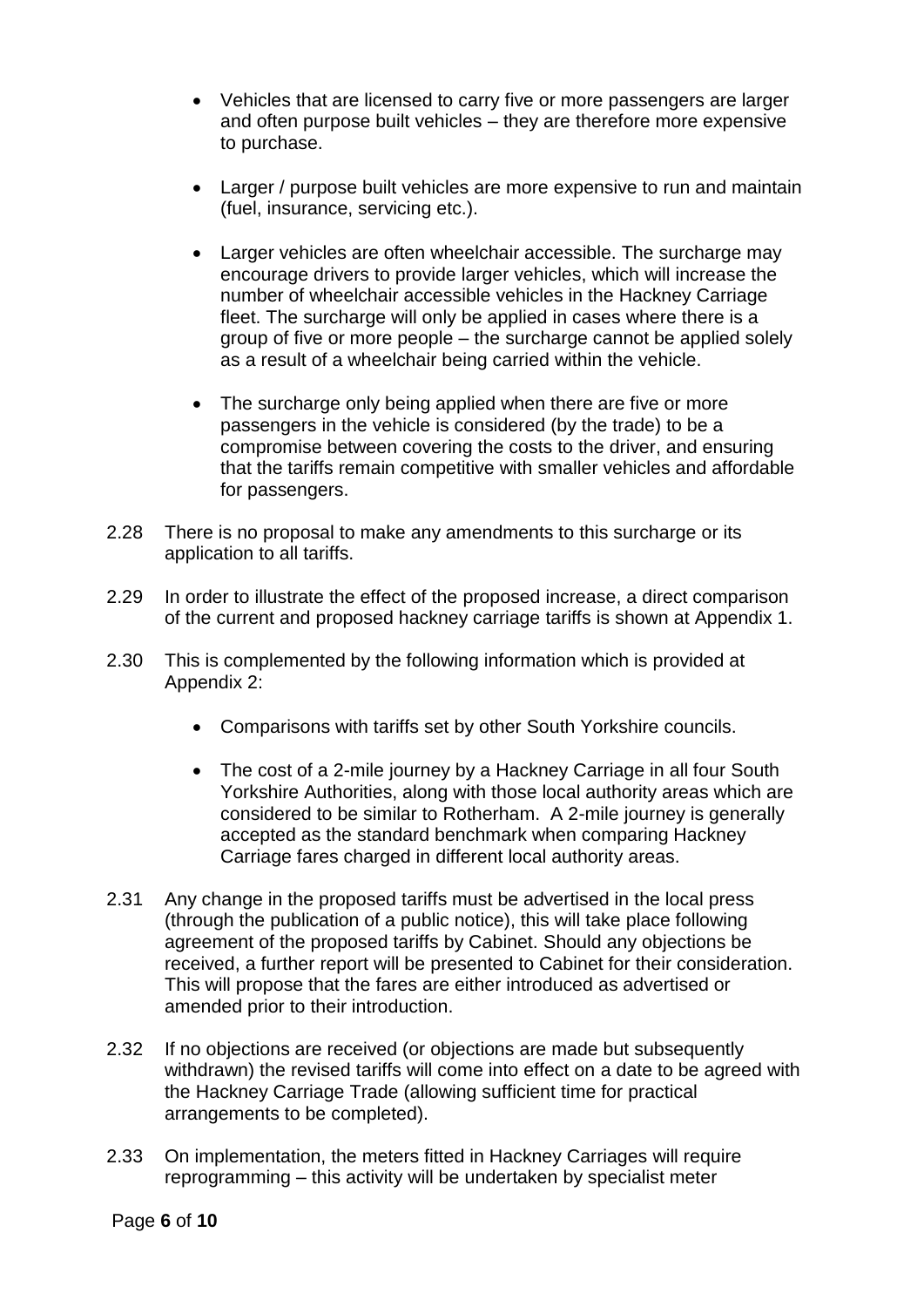programmers under supervision from licensing officers, and officers will verify the accuracy of the meter following reprogramming. The costs associated with the reprogramming of the meters will be met by the licence holder.

2.34 The proposed tariffs will only apply to Hackney Carriages licensed by Rotherham MBC. Private Hire Vehicles licensed by Rotherham MBC are at liberty to set their tariffs at whatever level they deem appropriate.

## **3. Options considered and recommended proposal**

- 3.1 Cabinet may either accept or reject the proposal in relation to the tariff increases. This report is recommending approval of the tariffs as detailed in Appendix 1 are approved and therefore this is the recommended option.
- 3.2 Alternatively, Cabinet may choose to accept the proposals in part. This option is not recommended, but if such a situation was to arise, it is recommended that the revised proposal is brought to the attention of the licensed trade representatives for their information and comment prior to publication in the local press. This will give the trade the option to provide further information to the Council in relation to their proposal should they consider this to be necessary.

### **4. Consultation on proposal**

- 4.1 Rotherham Hackney Carriage Association are representative of the Hackney Carriage Trade in Rotherham and have been fully involved in the development of the proposed tariffs.
- 4.2 There is a statutory 14-day consultation period which must take place prior to the introduction of the proposed tariffs. The Council is required to place a notice in the local press allowing 14 days for comments regarding the proposed tariffs to be submitted to the Council.
- 4.3 Should any objections be received then these will need to be considered in accordance with the procedure detailed above.
- 4.4 If no objections are received (or objections are made but subsequently withdrawn) the revised tariffs will come into effect at a date to be determined by the Council in liaison with the trade.

### **5. Timetable and Accountability for Implementing this Decision**

- 5.1 If the proposed tariffs are agreed, they will be communicated to the local licensed trade representatives by email. In addition, a notice will be placed in the local press as detailed in the consultation section above.
- 5.2 The trade and members of the public will be given a period of 14 days within which to comment on the proposed tariffs.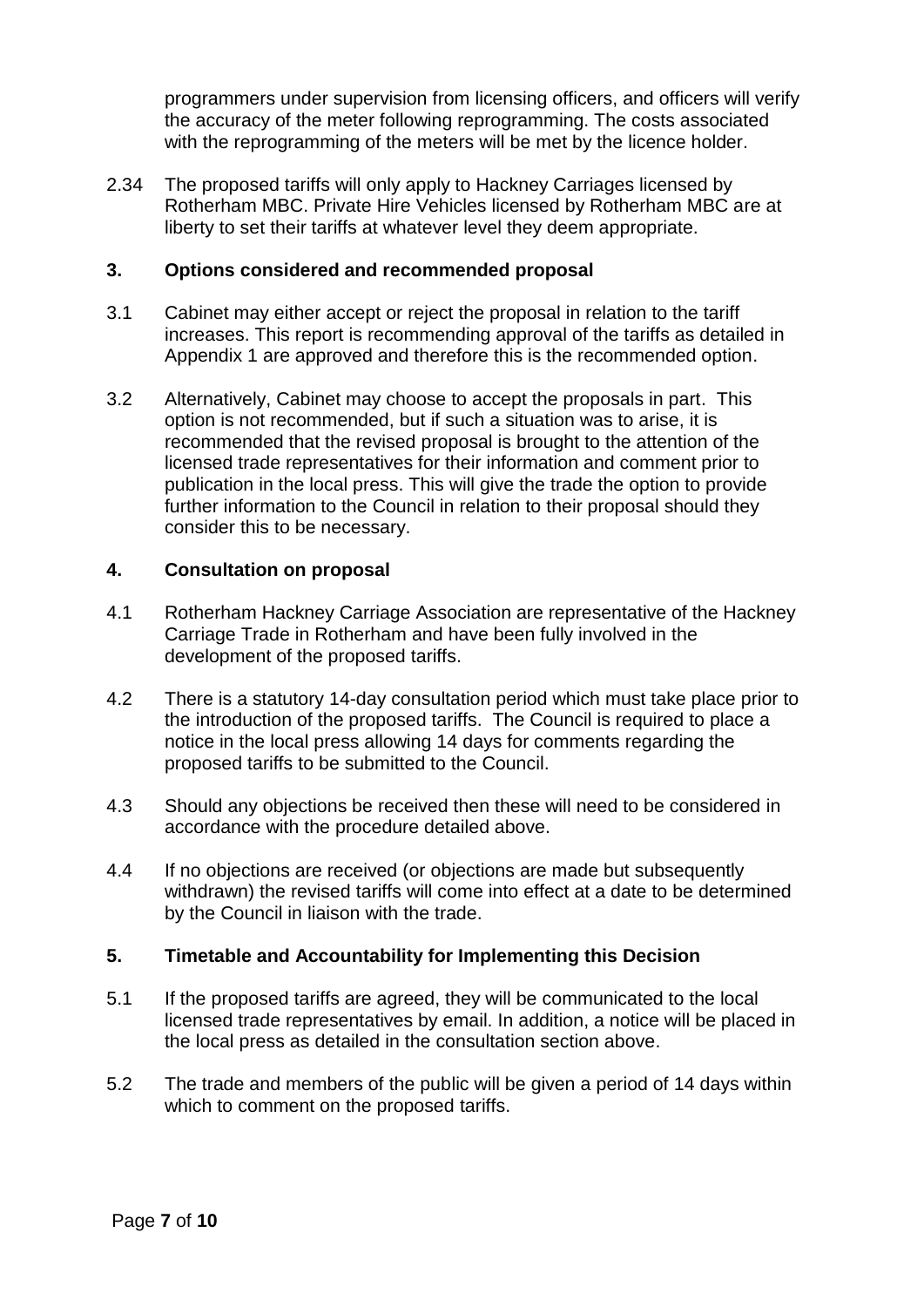5.3 The final tariffs will be introduced with effect from a date which is agreed between licensing officers and the trade, and subject to any objections being received, in line with the above procedure.

# **6. Financial and Procurement Advice and Implications**

- 6.1 There are no specific financial or procurement implications arising for the Council as a result of this report. There is clear rationale for the price increases, given the inflationary pressures the industry is facing.
- 6.2 These tariffs are set in accordance with Section 65 of the Local Government (Miscellaneous Provisions) Act 1976.

# **7. Legal Advice and Implications**

- 7.1 Local Authorities have a discretionary power to determine Hackney Carriage Fares. The legal process which must be followed when implementing a change to Hackney Carriage fares is set out within Section 65 of the Local Government (Miscellaneous Provisions) Act 1976.
- 7.2 The Council must undertake a consultation in respect of the proposed variation to Hackney Carriage fares and in order to do so the Council must publish in at least one local newspaper, which circulates within the district, a notice setting out the variation and specify the period within which and the manner in which objections to the variation can be made. The period of consultation must be no less than 14 days from the date of the first publication of the notice.
- 7.3 A copy of the notice published in the local newspapers must also be deposited at the office of the Council which published the notice and be open to public inspection at all reasonable hours. As above this must be for a period of at least 14 days from the date of the first publication.
- 7.4 If no objection is received within the period specific in the notice or if all objections made are withdraw then the variation shall come into operation on the date of the expiration of the period specified in the notice or the date of withdrawal of the last objection, whichever date is later.
- 7.5 If objections are made and not withdrawn the Council must set a further date, no later than two months after the first specified date in the notice, on which the variation shall come into force with or without modifications as decided after consideration of the objections. On coming into operation any table of fares previously made under section 65 will cease to have effect.
- 7.6 The legal process outlined above must be followed and the Council must ensure compliance with the statutory time frames set out within section 65.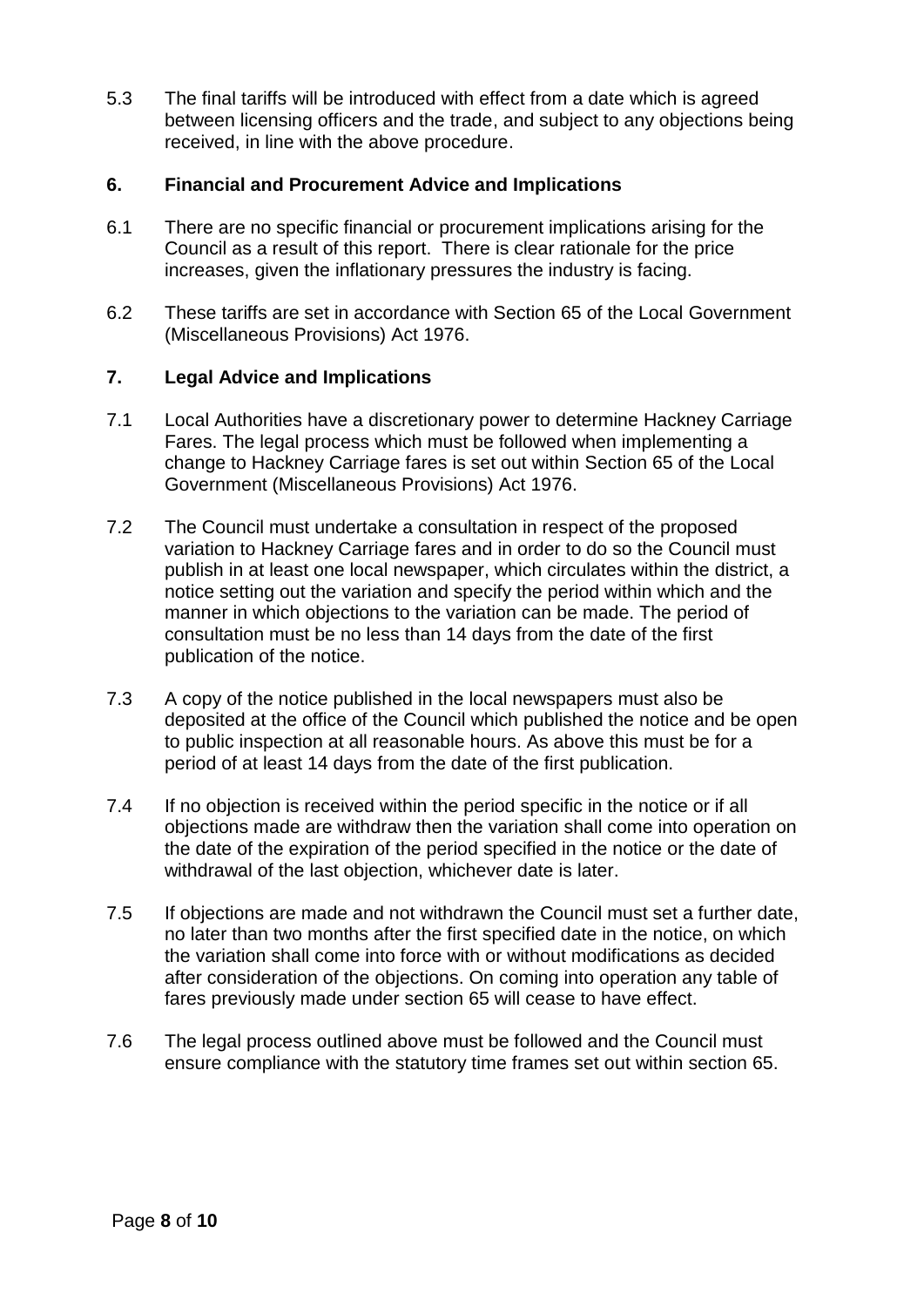# **8. Human Resources Advice and Implications**

8.1 There will be a requirement for Licensing Officers to undertake checks of the recalibrated meters within the Hackney Carriages. This will be carried out using existing resources.

## **9. Implications for Children and Young People and Vulnerable Adults**

9.1 There are no specific implications for Children, Young People of Vulnerable Adults introduced by this report.

# **10. Equalities and Human Rights Advice and Implications**

10.1 There are no specific Equalities and Human Rights implications introduced by this report. An Initial Equality Screening Assessment is shown at Appendix 3.

# **11. Implications for CO2 Emissions and Climate Change**

- 11.1 This report proposes increases to the fares that are charged by Hackney Carriages. There is the potential that this increase will push customers away from Hackney Carriages and towards Private Hire Vehicles.
- 11.2 However, Hackney Carriages and Private Hire vehicles must both meet the same standard in relation to emissions. Therefore, a shift from Hackney Carriages to Private Hire Vehicles will have no impact on emissions.
- 11.3 There are therefore no specific CO2 Emissions and Climate Change implications introduced by this report. A Carbon Impact Assessment is shown at Appendix 4.

### **12. Implications for Partners**

12.1. There are no specific implications for partners introduced by this report.

# **13. Risks and Mitigation**

- 13.1 Setting the tariffs excessively high may cause fewer people to use hackney carriages.
- 13.2 Fewer people using hackney carriages may also lead to difficulties in clearing the areas of high demand during peak hours. This may lead to an increase in disorder. However, the proposed rates compare favourably with those in the rest of the region, and it is felt that the impact of the increased tariffs would be negligible.
- 13.3 The trade have previously expressed concern that a reduction in the number of hackney carriages will increase the likelihood of private hire drivers illegally plying for hire.